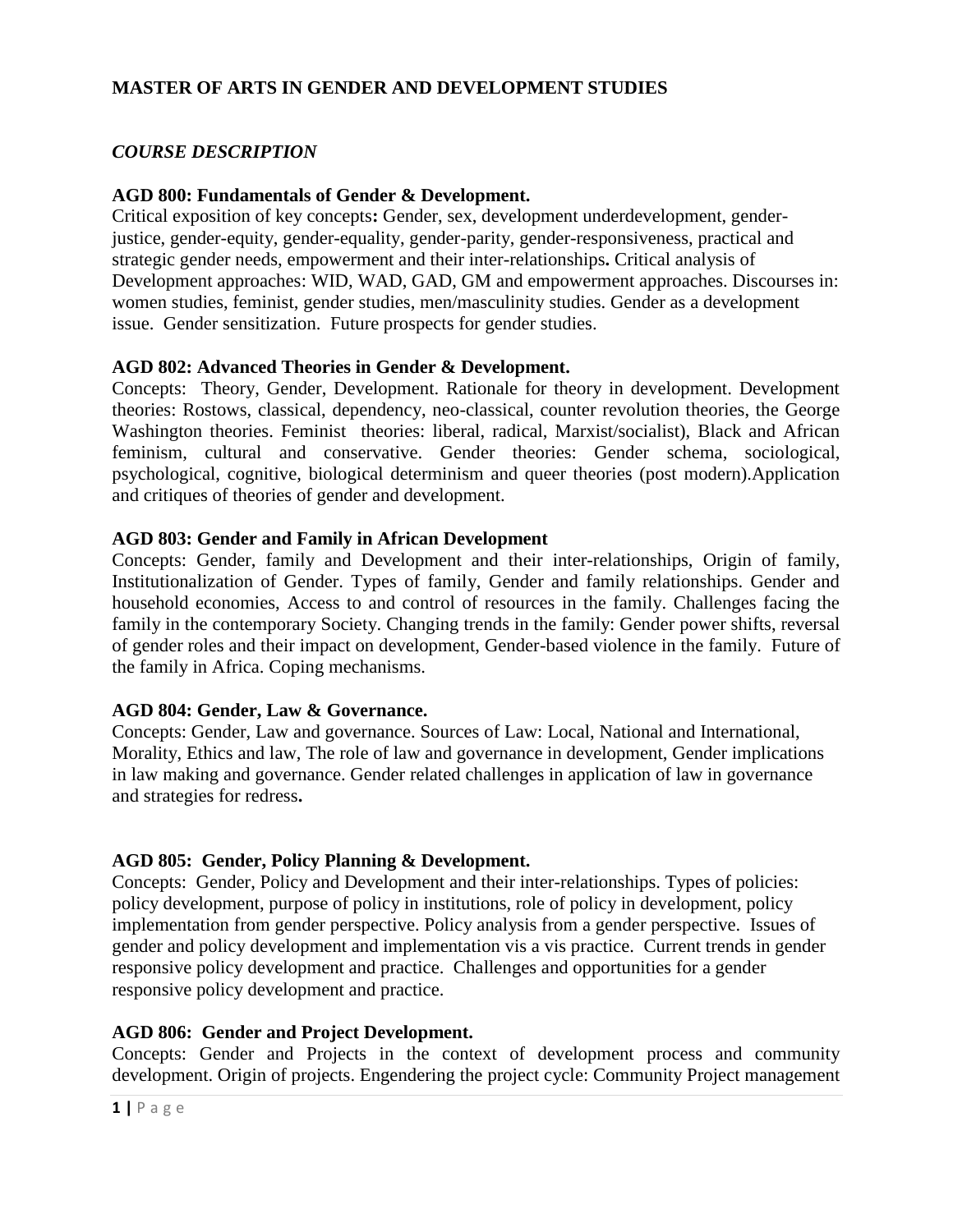and elements from a gender perspective. Principles of project management: commitment, tracking, accountability, integrity. Approaches in Project management: traditional, critical-chain project management approach, process-based management approach, results-based, logical framework. Project sustainability. Gender responsive approaches to project proposal writing. Gender related challenges in project management and strategies for their redress.

# **AGD 809/819:** Gender, Conflict Management and Peace Building **(New title)**

Concepts: Peace and conflict. Theories of conflict management and peace building. Patterns and characteristics of conflict. Gender issues in conflict management and peace building. Approaches to Conflict management: preventive diplomacy, indigenous community peace building and gender dynamics. Role of women and men: local, national and international actors in conflict prevention and management. Regional and international instruments addressing gender issues in conflict situations. Challenges to conflict management and peace building.

# **AGD 810: Gender and County Development (new title)**

Concepts: Gender in county development. Rationale for gender in county development. Representation and participation of women and men in county development. Policy issues in county development from a gender perspective. Cross-cutting issues in county agenda: Ethnicity, Leadership, migration; resources: mobilization, distribution, access, utilization and control. Support systems for vulnerable groups in counties: OVCs, women, the elderly, PWDs and the landless. Gender related challenges in county development.

# **OPTIONS**

# **AGD 807: Gender, Organizational Development and Management**

Concepts: Gender, Organizational development and Management . Classification of organizations and their dynamics. Stages of organizational development and gender implications. Development of organizational missions, visions and goals from a gender perspective.Organisational gender policies, gender audits, organizational management and their gender implications. Levels of membership and rights. Gendered co-ordination and team work. Gender issues in organizational management: handling conflicts, mechanisms for organizational gender mainstreaming. Gender related challenges in organizational management and measures for redress.

### **AGD 808: Images of Women & Men in Media and the Arts**

Perspectives of women and men in oral and written literature, print and electronic media, popular culture, language and communication systems, African culture. Models of explanation for gender differences, gendered messages in advertising, media stereotypes and violence. The influence of literature and the media on the social construction of gender and how these specifically portray women/girls and men/boys:The tough guy syndrome. The role of media in the development process.

### **AGD 812: Transnational Gender, Activism and Research(New Course)**

**Concepts:** Transnational Gender, Activism & Research. Transdisciplinary/ interdisciplinary approaches and perspectives in understanding poverty, environment, law, violence, war and peace. Exploration of cultural, political and religious issues from national, regional and transnational perspective. Voices from Africa, Asia, Middle East, Latin America and Eastern